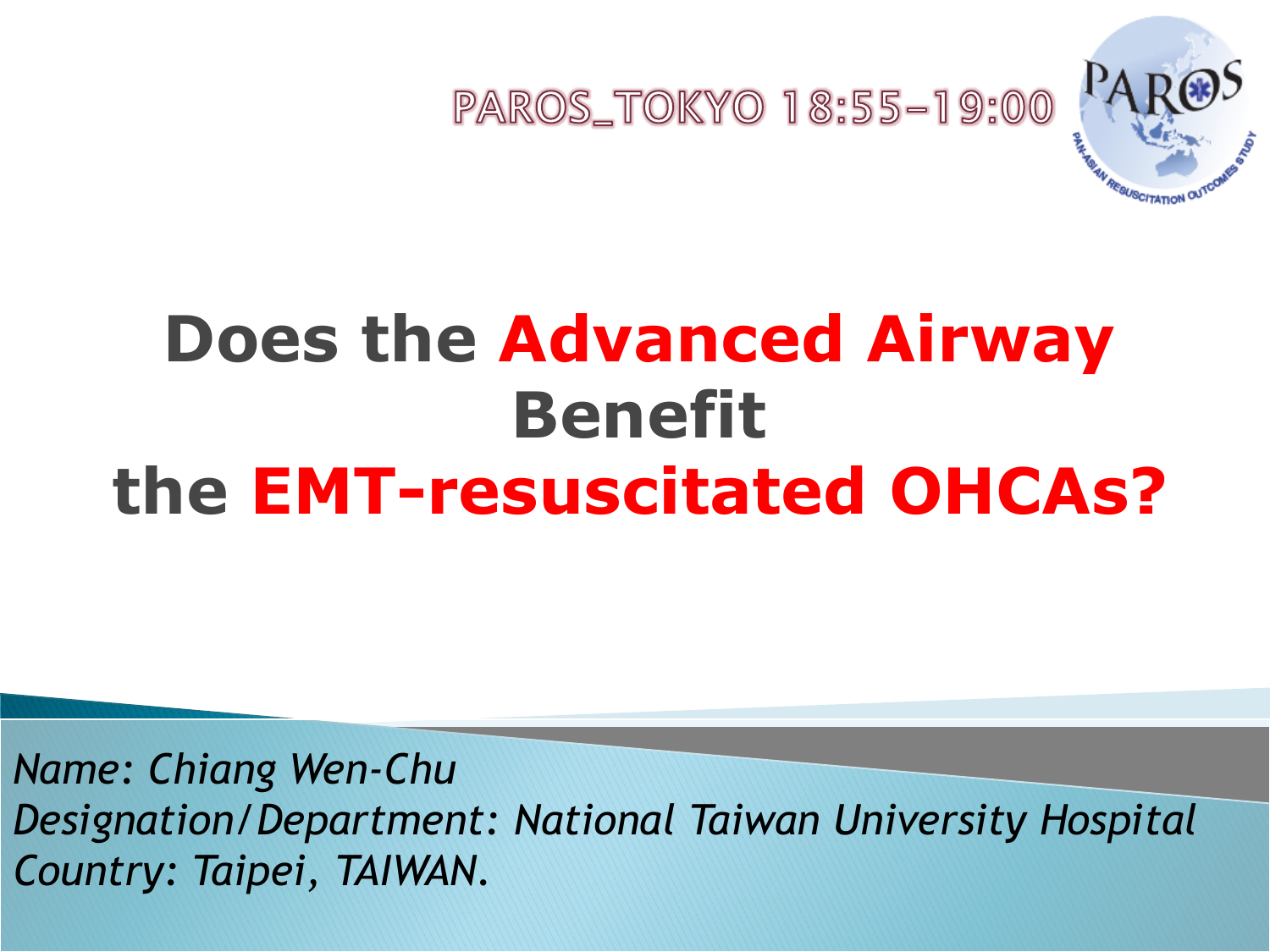# **Background: Bystander CPI** VENTILATION OR NOT?

- Many studies now favor compression-only CPR for bystander.
- ▶ However, for a health-care provider (HCP) like EMTs, there was no evidence to show if it is NOT necessary to perform ventilation.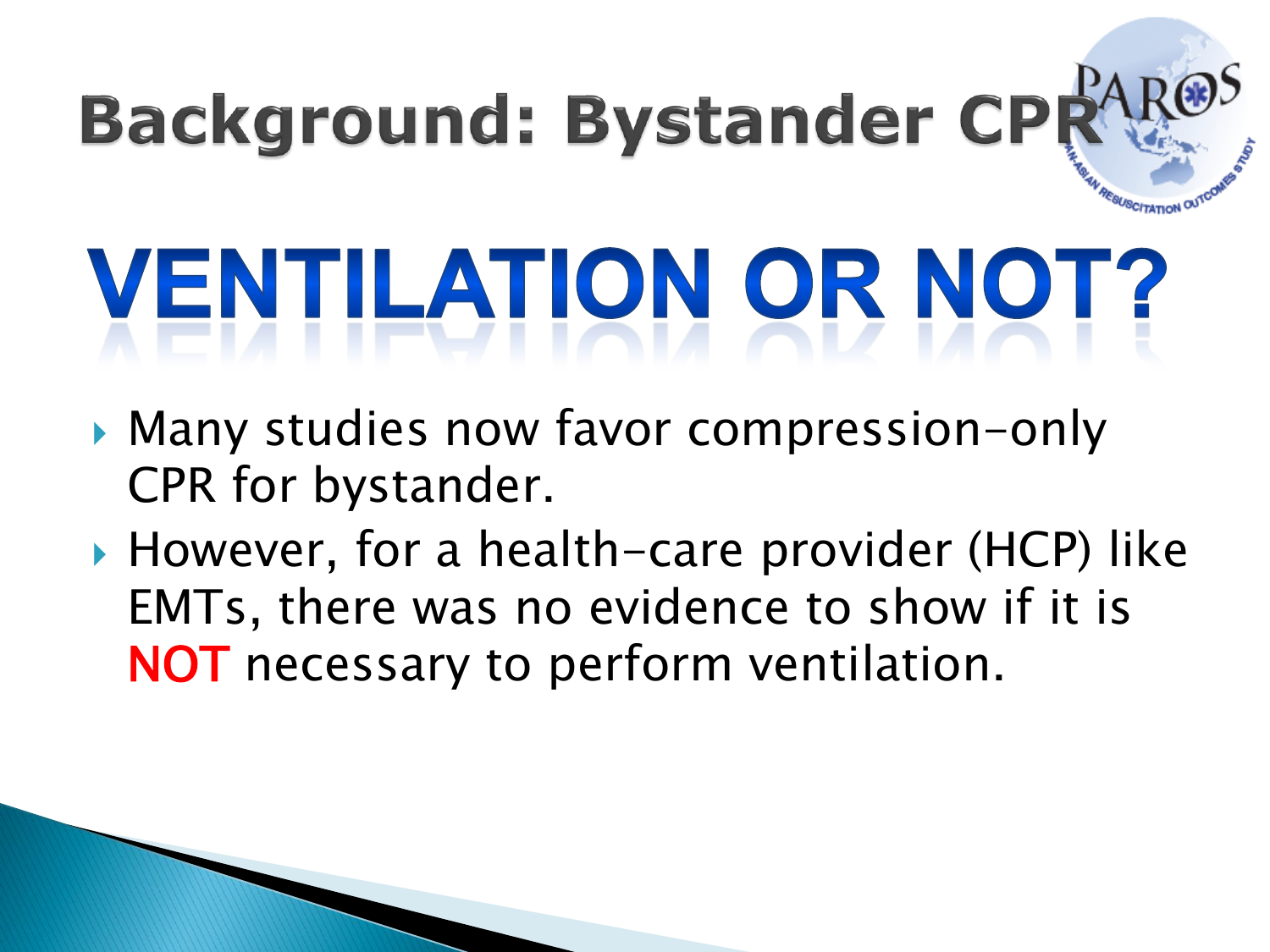## **Background: EMT CPR** INTUBATION OR NOT?

- According to ACLS 2005, ventilation by BMV is as effective as advanced airway (including LMA, combitube, and endotracheal tube) in the early stage of CPR.
- ▶ However, the current training curriculum of EMTs put more emphasis on use of advanced airway in resuscitation of OHCAs.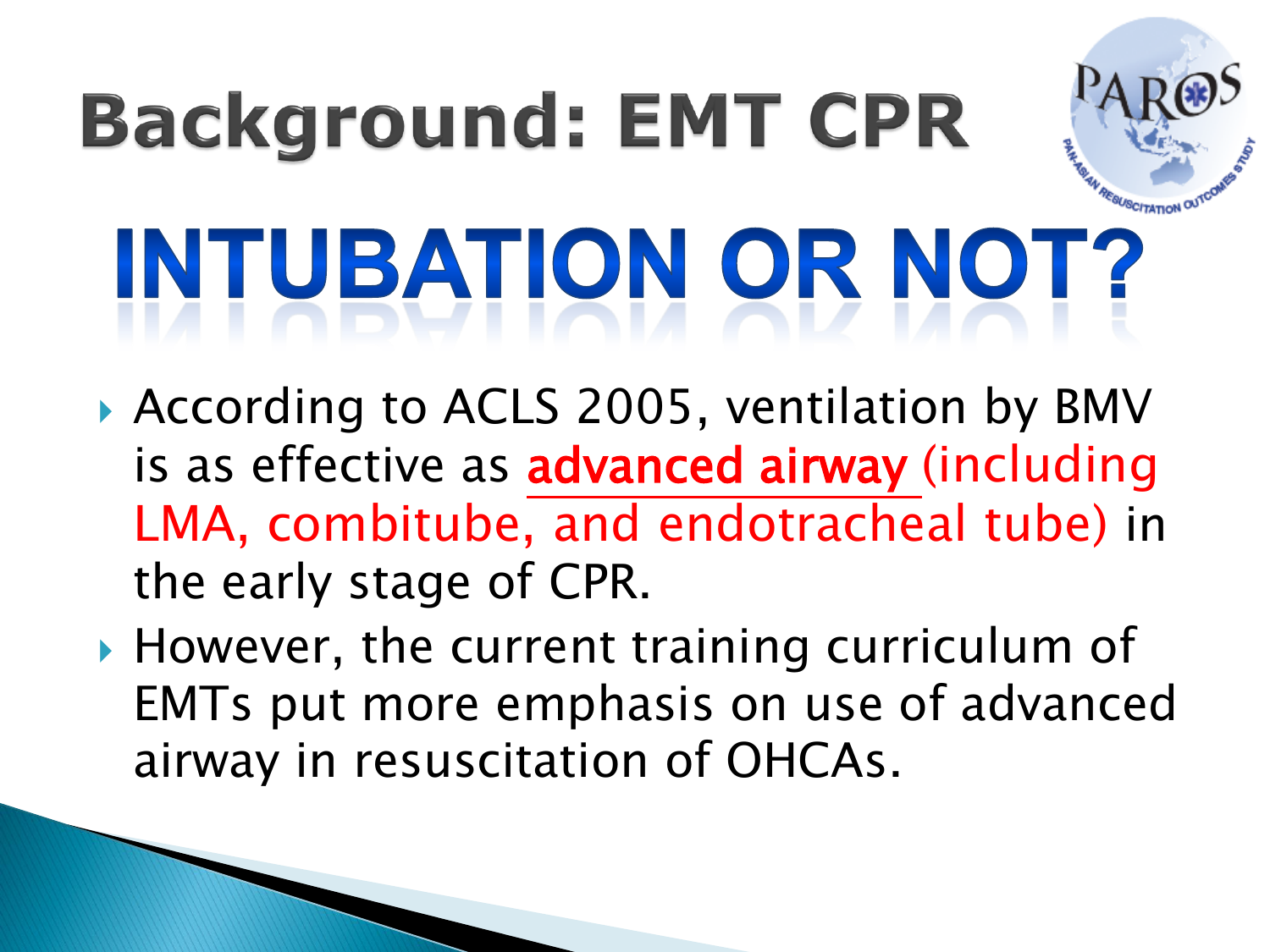## **Hypothesis**



- The advanced airway used by EMTs in resuscitation of OHCAs benefits the outcome in comparing to BVM only.
- The advantage of advanced airway will be more obviously if the transport time is longer.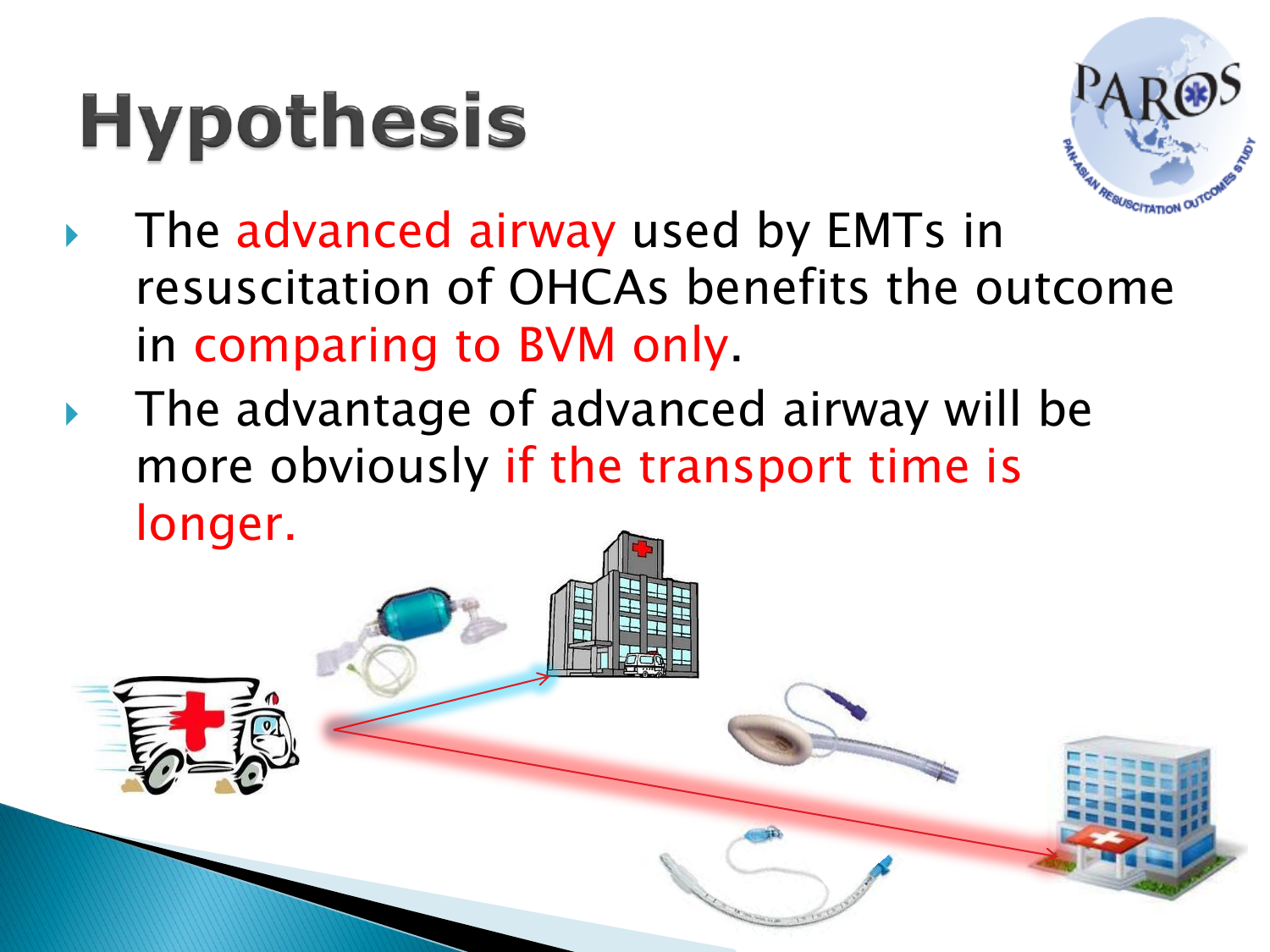## Methods: enrollees



#### ▶ Setting

◦ By analysis of PAORS registered OHCA databank

#### $\triangleright$  Inclusion

◦ adult non-traumatic OHCA

#### Exclusion

◦ OHCA caused by definite asphyxia, including submission, foreign-body airway obstruction, and anaphylaxis.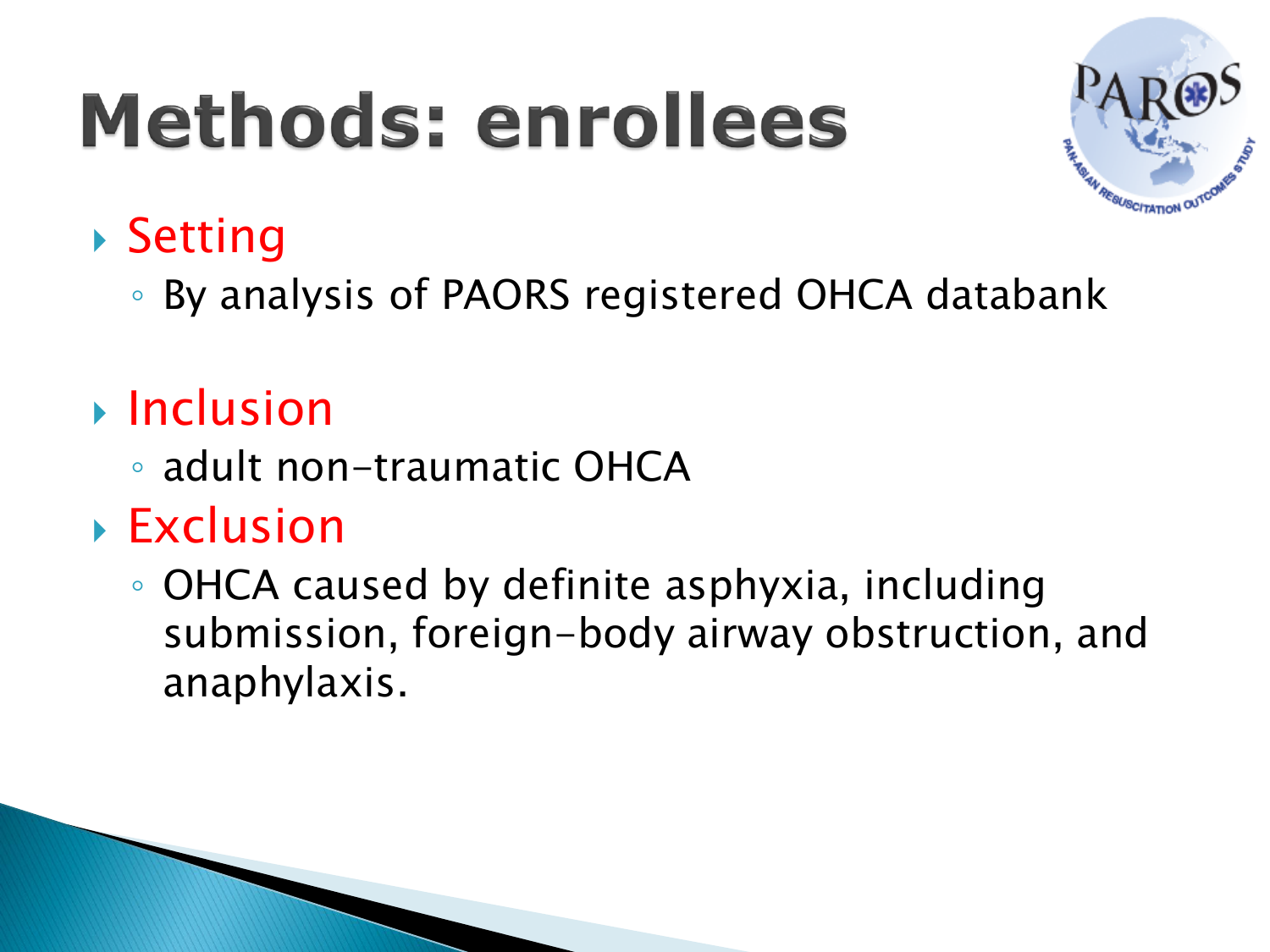## **Methods: analyses**



#### $\triangleright$  Exposure  $(X_i)$

◦ type of resuscitative ventilation, level of EMT, bystander CPR, initial arrest rhythm, response time, transport time.

#### ▶ Outcome (Y)

◦ ROSC rate, survival to admission, survival to discharge, CPC at discharge.

#### ▶ Statistic plans

◦ Multivariate logistic regression